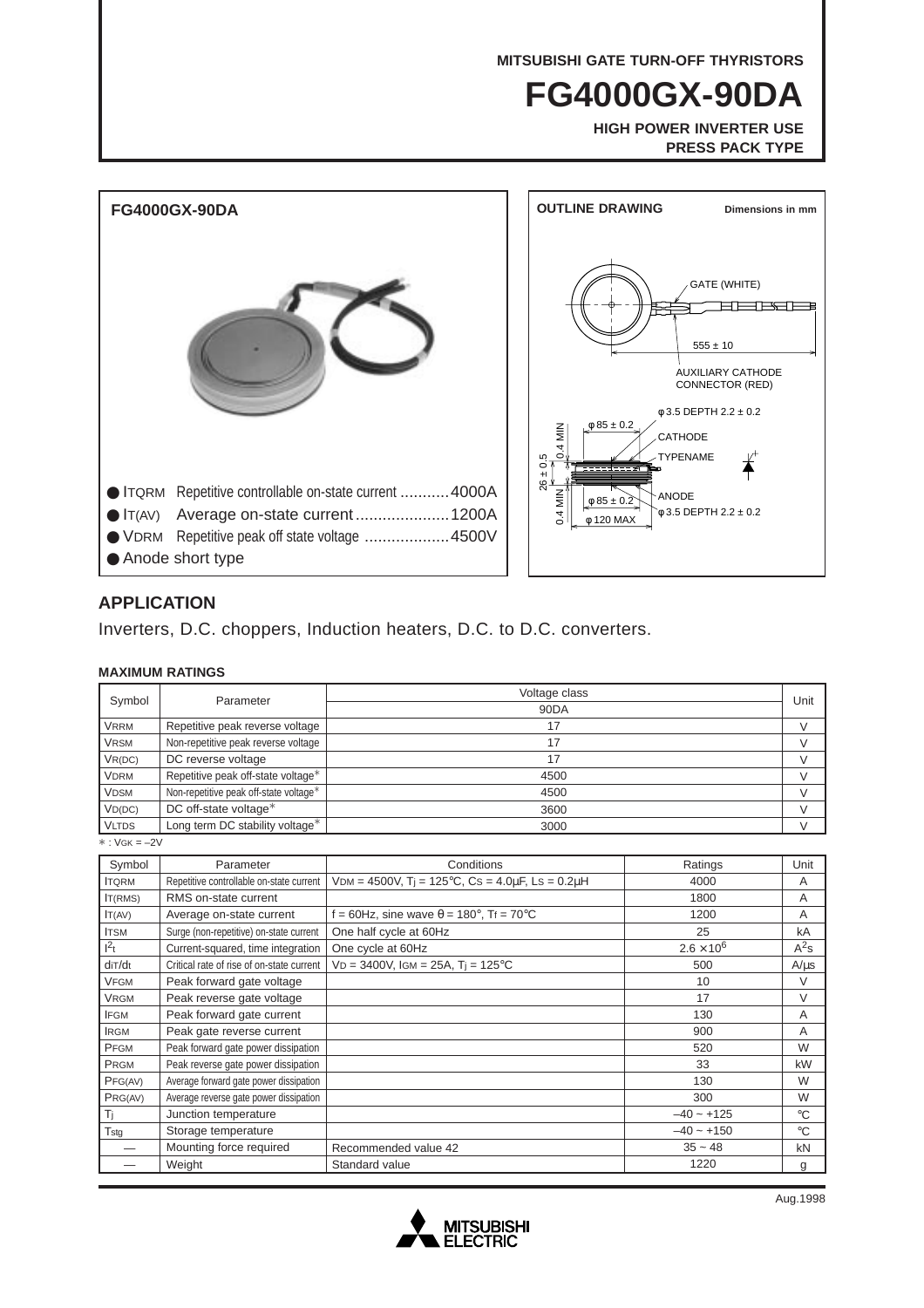## **FG4000GX-90DA**

**HIGH POWER INVERTER USE PRESS PACK TYPE**

#### **ELECTRICAL CHARACTERISTICS**

| Symbol                | Parameter                                  | Test conditions                                                                                                           | Limits |     |       |               |
|-----------------------|--------------------------------------------|---------------------------------------------------------------------------------------------------------------------------|--------|-----|-------|---------------|
|                       |                                            |                                                                                                                           | Min    | Typ | Max   | Unit          |
| <b>V<sub>TM</sub></b> | On-state voltage                           | $T_i = 125^{\circ}$ C, ITM = 4000A, Instantaneous measurment                                                              |        |     | 4.3   | V             |
| <b>IRRM</b>           | Repetitive peak reverse current            | $T_i = 125^{\circ}C$ , VRRM Applied                                                                                       |        |     | 10    | mA            |
| <b>IDRM</b>           | Repetitive peak off-state current          | $T_i = 125$ °C, VDRM Applied, VGK = $-2V$                                                                                 |        |     | 150   | mA            |
| <b>IRG</b>            | Reverse gate current                       | $T_i = 125$ °C, VRG = 17V                                                                                                 |        |     | 10    | mA            |
| dv/dt                 | Critical rate of rise of off-state voltage | $T_i = 125$ °C, VD = 2250V, VGK = -2V                                                                                     | 1000   |     |       | $V/ \mu s$    |
| tgt                   | Turn-on time                               | $Ti = 125^{\circ}C$ , ITM = 4000A, IGM = 25A, VD = 3400V                                                                  |        |     | 8     | μs            |
| tgq                   | Turn-off time                              | T <sub>i</sub> = 125°C, ITM = 4000A, VDM = 4500V, dig $Q/dt = -50A/us$<br>$VRG = 17V$ , $Cs = 4.0\mu F$ , $Ls = 0.2\mu H$ |        |     | 35    | μs            |
| <b>IGQM</b>           | Peak gate turn-off current                 |                                                                                                                           |        | 900 |       | A             |
| <b>VGT</b>            | Gate trigger voltage                       | DC METHOD : $VD = 24V$ , RL = 0.1 $\Omega$ , T <sub>i</sub> = 25 <sup>o</sup> C                                           |        |     | 1.5   | $\vee$        |
| <b>IGT</b>            | Gate trigger current                       |                                                                                                                           |        |     | 2500  | mA            |
| $Rth(j-f)$            | Thermal resistance                         | Junction to fin                                                                                                           |        |     | 0.011 | $\degree$ C/W |

#### **PERFORMANCE CURVES**





**RATED SURGE ON-STATE CURRENT**



 $\Box$  $10^{-3}$  2 3 5 710<sup>-2</sup> 2 3 5 710<sup>-1</sup> 2 3 5 710<sup>0</sup>

TTTTT

TIME (S)



 $\mathfrak{o}$  t

 $\blacksquare$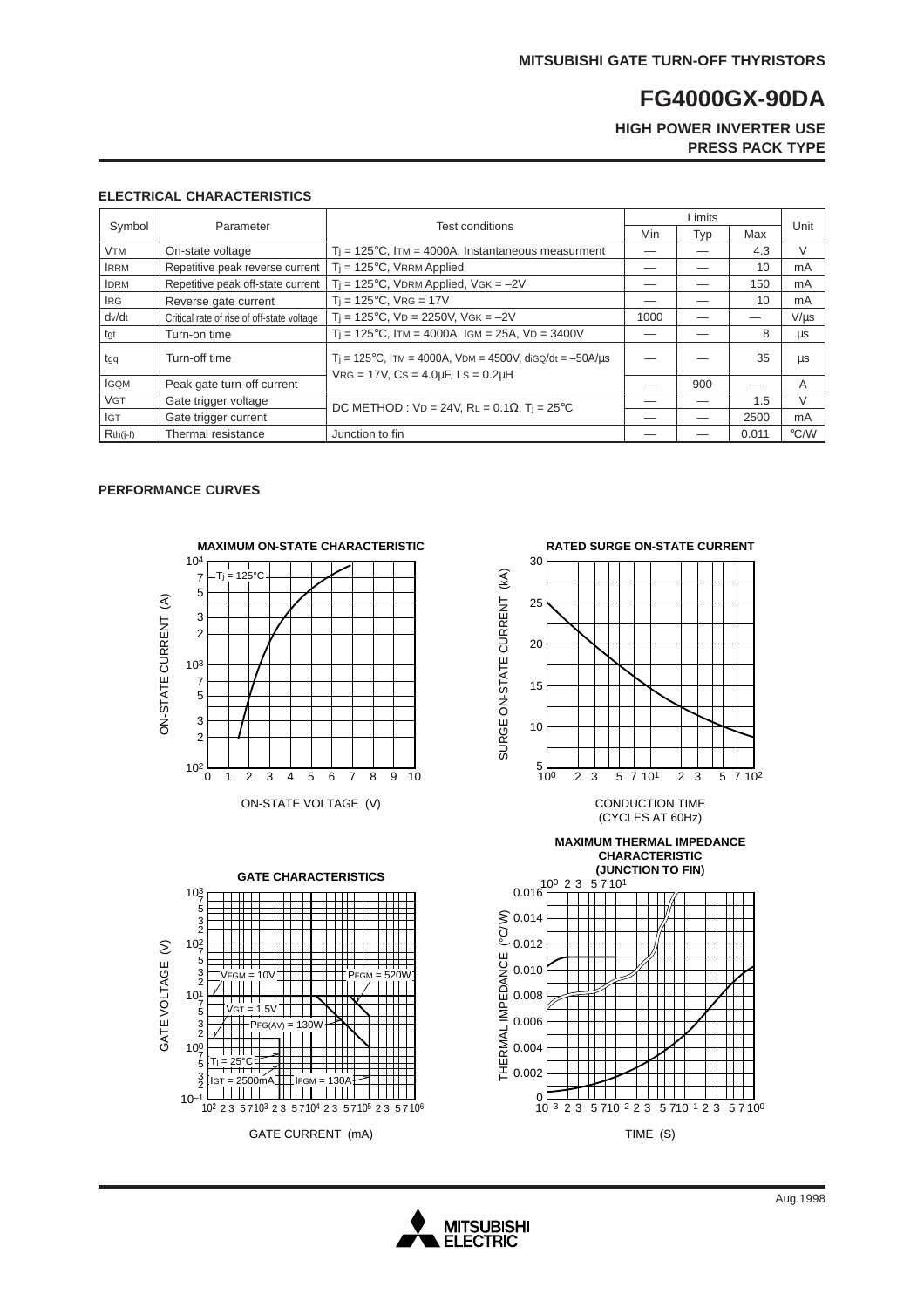## **FG4000GX-90DA**

**HIGH POWER INVERTER USE PRESS PACK TYPE**